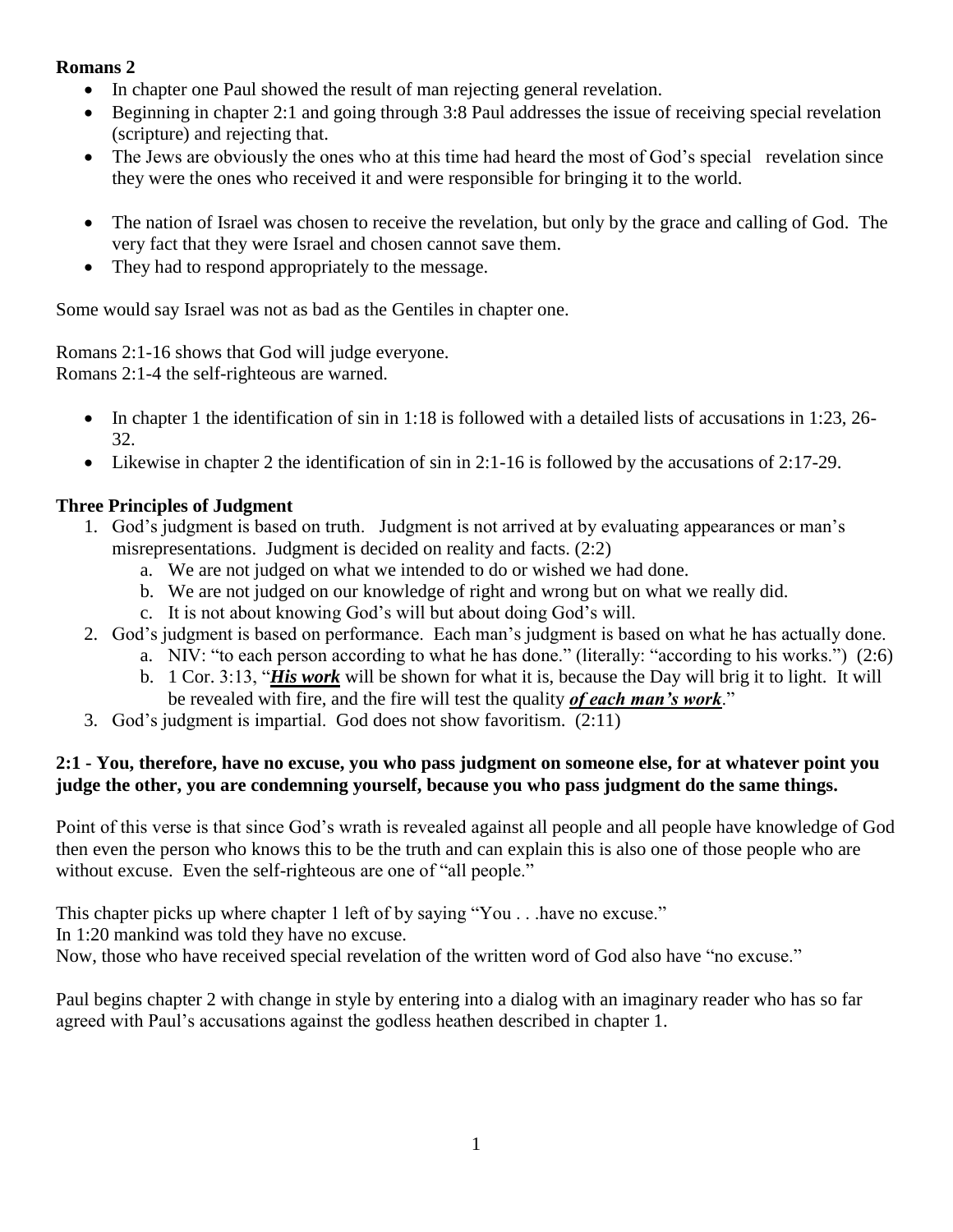Paul begins with the second person singular "you". Paul is using a style called a diatribe:

- 1. Paul is not accusing his readers. That would require the second person plural such as "you all", or "you Romans"
- 2. A Diatribe is a literary style where the writer addresses and frequently questions an imaginary person in an imaginary conversation through his writing.
- 3. Many ancient authors used this and it is found elsewhere in the NT including James.

Some of Paul's readers may have been able to say after reading chapter one, "We never have done that."

They may not have gone to the extreme but they have:

- · Committed some level of the sin in their actions
- · Have had forms of this rebellion rise up in their thinking and in their hearts
- · Matthew 5-7 Jesus says that sinful desires are sin as well as sinful deeds.

This verse is speaking to the rest of mankind who sit in judgment on those in chapter one. This verse says, "You do the same things but have no excuse because you have enough understanding to judge those in chapter one as being wrong."

# **2:2 - Now we know that God's judgment against those who do such things is based on truth.**

"we know" is Paul making a statement that both he and his imagine discussion partner both agree on.

## **2:3 - So when you, a mere man, pass judgment on them and yet do the same things, do you think you will escape God's judgment?**

We may think that since we have escaped judgment so far that God is not going to judge our sins or that our sins where not that bad and he did not count them.

The reason God has not called our sins to account is explained in the next verse. He is showing us kindness so that we have time to repent.

2 Peter 3:9 –

"The Lord is not slow to fulfill his promise as some count slowness, but is patient toward you, not wishing that any should perish, but that all should reach repentance."

# Romans 2:1-3 is saying:

- a) God will judge those who do "these things"
- b) But, those who claim to do right still do "these things."
- c) Conclusion: Both those who admit they know and those who suppress the truth are come under the judgment of God

### **2:4 - Or do you show contempt for the riches of his kindness, tolerance and patience, not realizing that God's kindness leads you toward repentance?**

The focus is God's kindness.

The words "tolerance" and "patience" are descriptions of his kindness.

"Tolerance" is the translation of a Greek word that carries the idea of self-restraint. This word was used in many Greek writings of the ancient world to describe a temporary truce.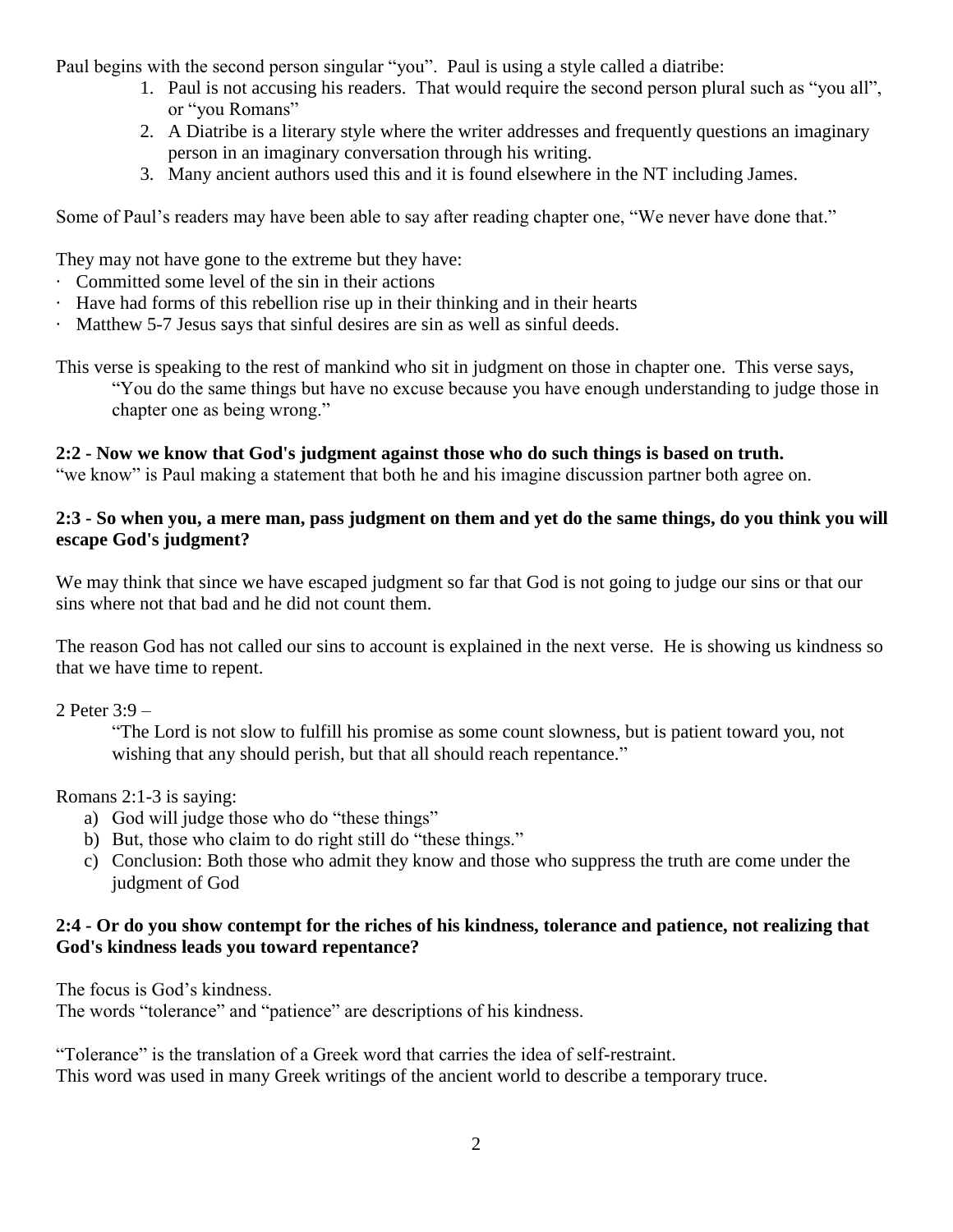God's kindness and patience is not an indication that he is soft on sin or excuses sin, but instead is God trying to create a situation for you to avoid the inevitable judgment that he will surely bring to each man.

### **2:5 - But because of your stubbornness and your unrepentant heart, you are storing up wrath against yourself for the day of God's wrath, when his righteous judgment will be revealed.**

But, judgment is coming. And the longer we fail to deal with our sin the more judgment we are building up for the Day of Judgment.

This Day of Judgment refers to an eschatological day when we will be judged before God. This is a day of personal judgment and it is in the future.

There are temporal judgments that occur in time. National judgments occur in time.

# **2:6 - God "will give to each person according to what he has done."**

**2:7 - To those who by persistence in doing good seek glory, honor and immortality, he will give eternal life**.

Cornelius in Acts 10 Ethiopian Eunuch in Acts 8

**2:8 - But for those who are self-seeking and who reject the truth and follow evil, there will be wrath and anger**.

## **2:9 - There will be trouble and distress for every human being who does evil: first for the Jew, then for the Gentile**;

Two groups are mentioned:

- 1. Jews, who have received the Law of God
- 2. Gentiles, who have not received the Law of God through Moses, but still have a form of God's law revealed to each of them

# **2:10 - but glory, honor and peace for everyone who does good: first for the Jew, then for the Gentile**.

In 1:16 the Jews were the first to receive the message of salvation. Here they are the first to experience judgment.

### **2:11 - For God does not show favoritism**.

**2:12 - All who sin apart from the law will also perish apart from the law, and all who sin under the law will be judged by the law**.

**2:13 - For it is not those who hear the law who are righteous in God's sight, but it is those who obey the law who will be declared righteous**.

### **2:14 - (Indeed, when Gentiles, who do not have the law, do by nature things required by the law, they are a law for themselves, even though they do not have the law**,

"Indeed" shows that Paul is going to present a case against the boastful Jew.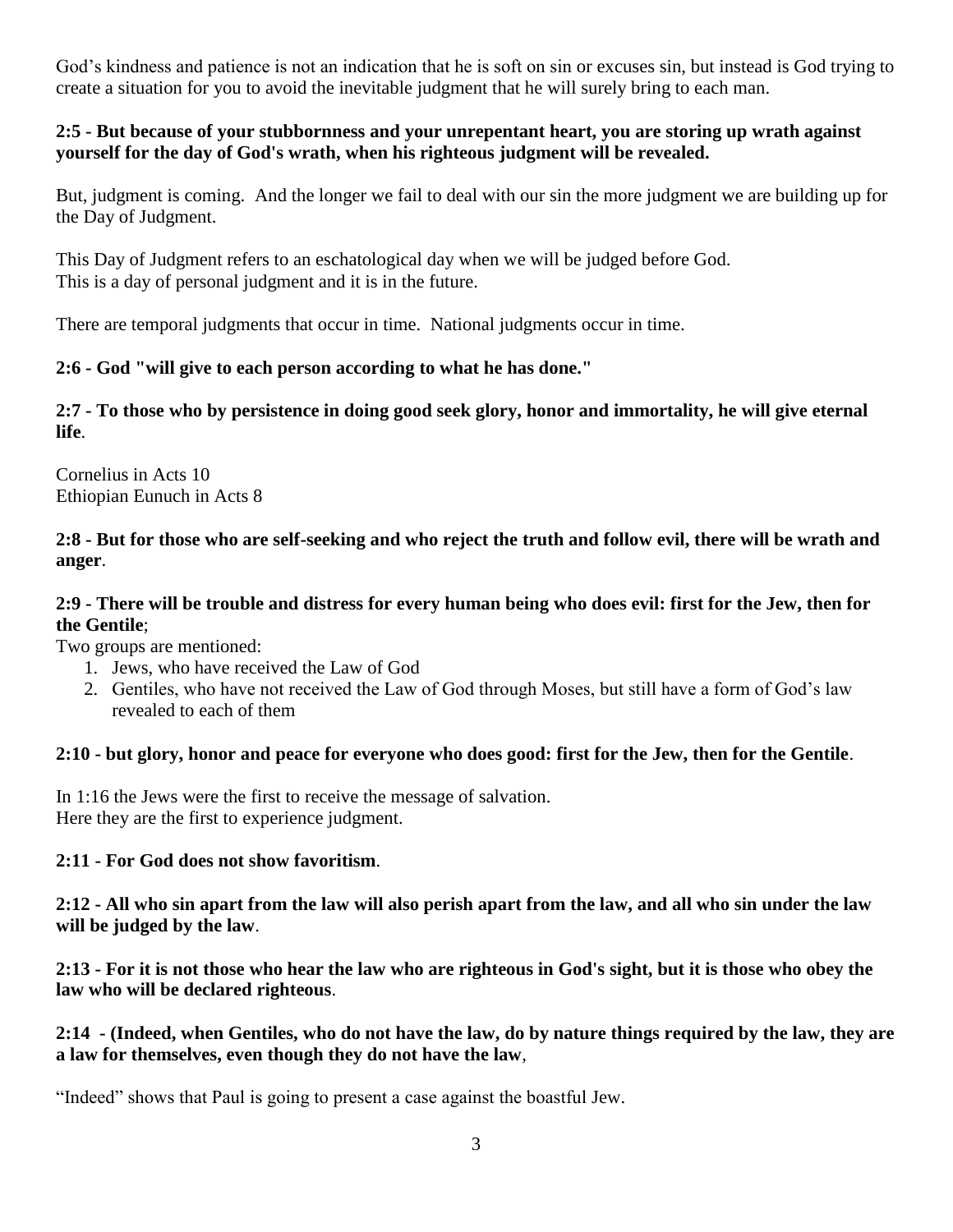When Paul uses the word "Gentiles" instead of "the Gentiles" he is no longer talking about the masses of Gentiles as a whole but as individual Gentiles who respond to God's law that is written on their hearts. So he is saying, "When any Gentile meets the requirements of the law they show that they already have a law even though they do not have The Law."

### **2:15 - since they show that the requirements of the law are written on their hearts, their consciences also bearing witness, and their thoughts now accusing, now even defending them.)**

## **2:16 - This will take place on the day when God will judge men's secrets through Jesus Christ, as my gospel declares**.

Justin Martyr records a Jew named Trypho as saying, "They who are the seed of Abraham according to the flesh shall in any case, even if they be sinners and unbelieving and disobedient towards God, share in the eternal kingdom."

# **Romans 2:17-29**

Here the discussion concerns:

- 1. The Jews have received the law of God and the sign of circumcision
- 2. Israel is proud (arrogant) and unproductive (not fruitful)

Trust and obedience are important.

These verse echo the rebuke of the Gentile found in 1:18-32

Both in chapter 1 and in the first half of chapter 2 Paul is talking about people who knew the truth but rejected it.

The Jewish attitude in 2:17-20 is also found in Jewish writings from the first century.

Although the Jew is the subject of these verses the application is for all who are religious: the churchgoer, the Fundamentalists,

Methodist, Baptists, Catholics, the righteous conservative.

### **2:17-24**

Paul continues his dialog with his imaginary discussion partner.

Paul uses irony here as he first builds the Jew up then tears them down.

The Jews had many advantageous and opportunities but had squandered them and ended up fruitless.

The Jewish claims and conduct did not line up.

The Jews advantages:

- 1. called a Jew
- 2. have the law
- 3. relationship to God
- 4. know God's will
- 5. approve the superior way of the Law
- 6. a guide to the blind Gentiles
- 7. a light for those living in darkness
- 8. an instructor of the foolish
- 9. a teacher of infants
- 10. having knowledge and truth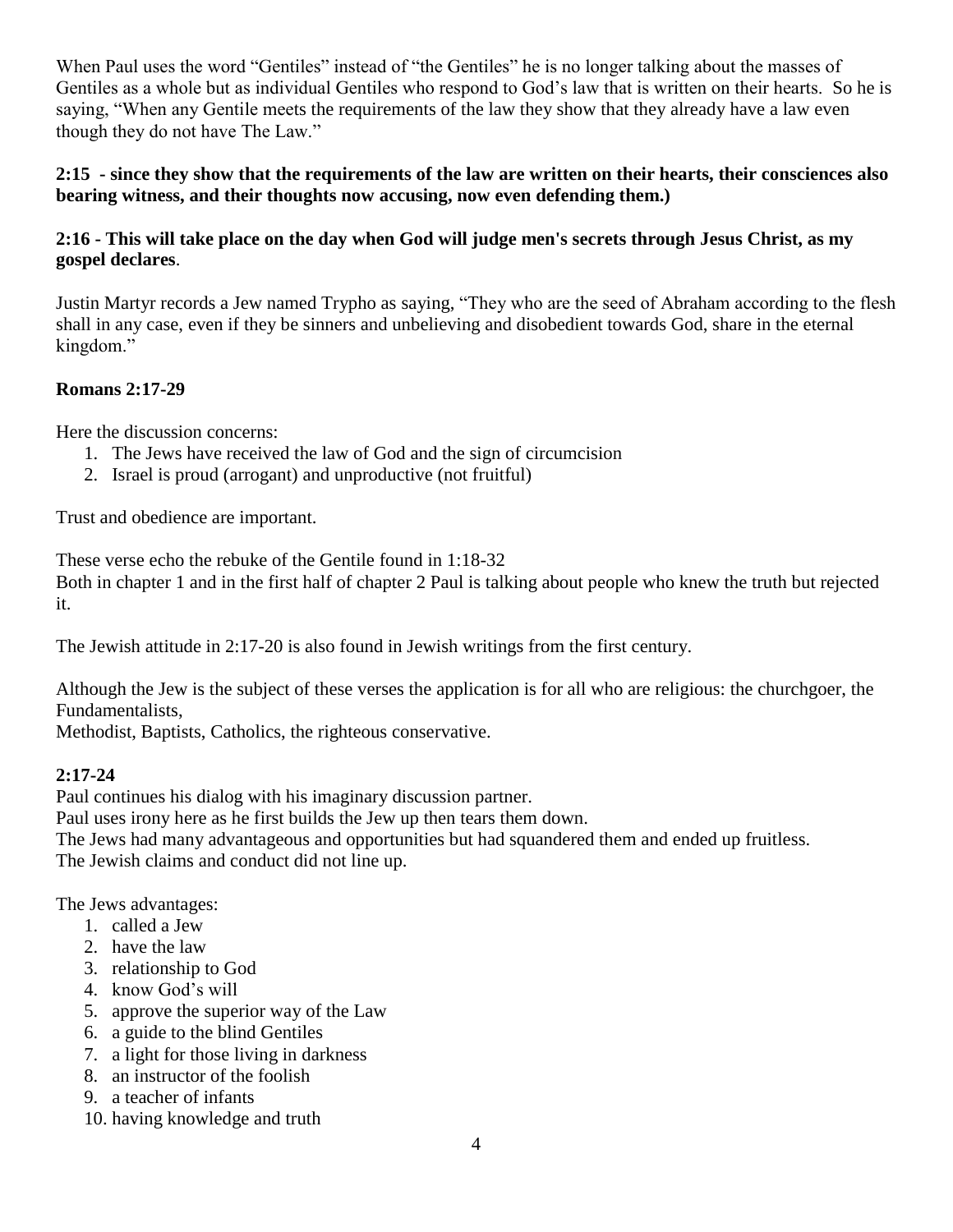The Jewish Failure:

- 1. do not teach themselves
- 2. they steal  $(8<sup>th</sup>$  commandment, Ex. 20:15)
- 3. they commit adultery  $(7<sup>th</sup>$  commandment, Ex. 20:14)
- 4. they rob temples  $(1<sup>st</sup>$  and  $2<sup>nd</sup>$  commandment Ex. 20:3-6)
- 5. they break the law
- 6. Gentiles blaspheme God because of the Jew

The terms used by Paul are terms used by the Jew for the Gentiles in their darkness:

- 1. the blind
- 2. in darkness
- 3. foolish
- 4. infants

But, in both chapter 1 and 2 Paul has shown that the Gentiles also have a light and have knowledge. And, that is without the Jewish revelation.

Paul is hoping to cause the Jew to reconsider his position and realize they still have a need.

### **2:24**

"God's name is blasphemed among the Gentiles because of you."

Quoted from Isaiah 52:5 –

" 'And now what do I have here?' declares the Lord. 'For my people have been taken away for nothing, and those who rule them mock,' declares the Lord. 'And all day long my name is constantly blasphemed."

God's name is mocked among the nations because Israel sinned and God sent them into captivity. The nations do not think God could protect his people.

*"I dispersed them among the nations, and they were scattered through the countries; I judged them according to their conduct and their actions. And wherever they went among the nations they profaned my holy name, for it was said of them, 'These are the Lord's people, and yet they had to leave his land.' I had concern for my holy name, which the house of Israel profaned among the nations where they had gone." -* Ezekiel 36:19-21

#### **2:25-27**

Circumcision was also an area of distinction and pride for the Jews.

When the Jew classified people into two groups of circumcised or uncircumcised it was the same as when Christian put people into two groups of baptized or unbaptized, or saved or not saved.

Circumcision was the sign of what is on the inside. It is a law that labels on bottles have to accurately describe what is on the inside.

To violate the law means circumcision is useless. Without circumcision the Jews are like the Gentiles and outside the covenant.

Circumcision is useful only if you fully obey the law. Here Paul identifies the doing the law and being perfectly obedient We find two different aspects of the relationship with God: